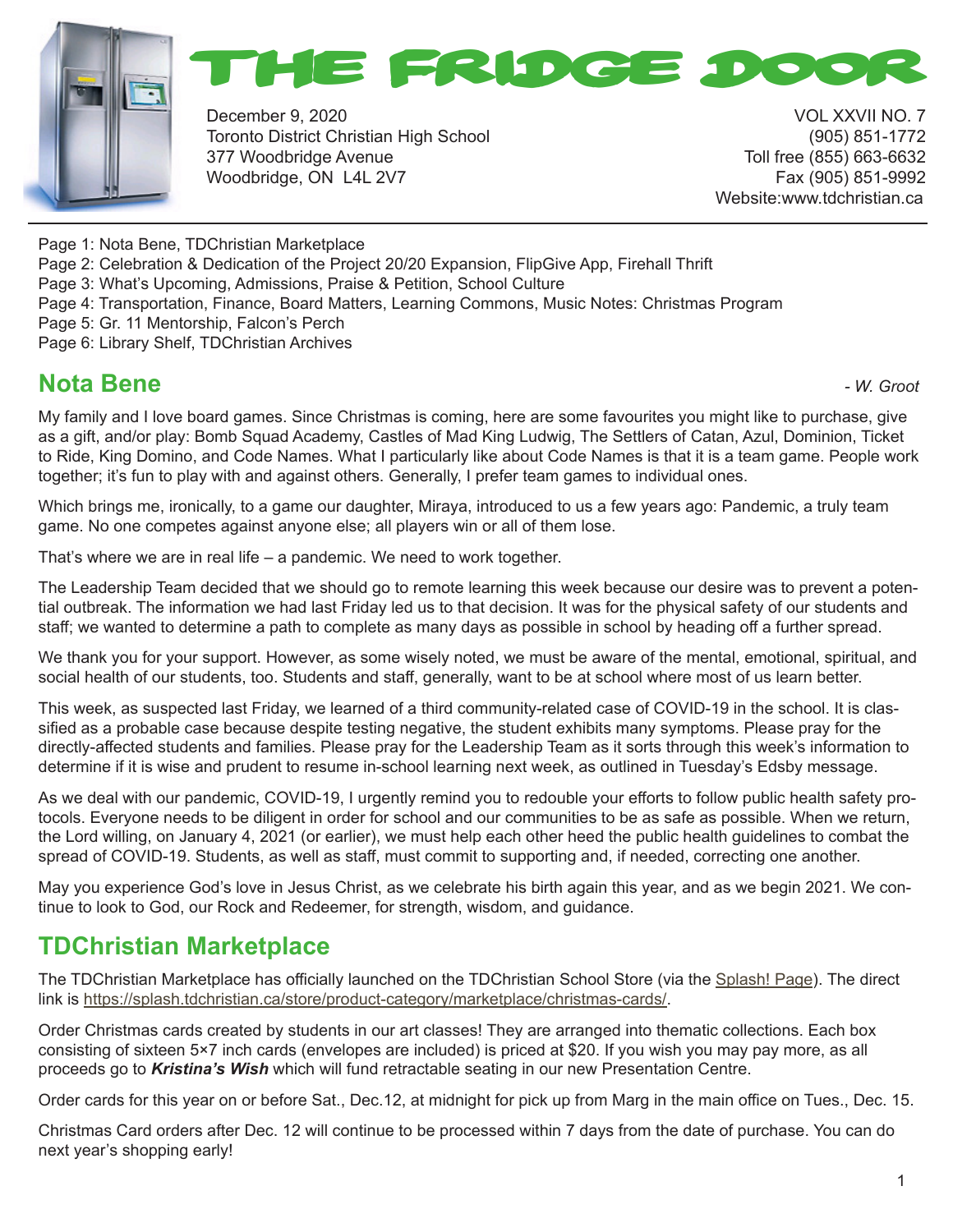#### **The Celebration and Dedication of the Project 20/20 Expansion**



On Thurs., Nov. 26, there were two ribbon cuttings for the official dedication of TDChristian's newest expansion. During the morning assembly, grade 12 student, Natalie Glockner, and fifth year student, Kevin Hayward (see left photo), shared their excitement for the completed work and highlighted future opportunities.

Board Chair, Brad Van Laare, and Board Member, alumna, and parent, Liz Blaauwendraat (Class of '90), cut the ribbon during the evening celebration. Liz's devotions focussed on God's faithfulness through the years and generations. Live speakers included Brad, Councilor Tony Carella of Vaughan City Council, and previous Principal, Ren Siebenga (right). To hear their words, greetings from former Board Chair, Teresa Veenstra, OCA architect, Milena Belomorska, and Maple Reinders representatives Ken Kamminga (Class of '78) and Harold Reinders (Class of '83), and much more, view the event which can be found on our YouTube channel, TDCH Woodbridge.

The evening was concluded with verses 20 to 22 from Psalm 33, read by Principal William Groot, "We put our hope in the Lord. He is our help and our shield. In him our hearts rejoice, for we trust in his holy name. Let your unfailing love surround us, Lord, for our hope is in you alone."

#### **Have You Checked Out FlipGive Yet?** *- Susan VanDenHoek, Parent/Halton Contact*

The Lord calls us to be good stewards in all things and to use our resources to the best of our ability to further his Kingdom. Times are tough right now. However, helping does not have to be in the form of a financial donation. There are many ways to serve, big and small. Anyone who is not part of a FlipGive team elsewhere, including you, can help Christian Education at TDChristian by becoming part of our team.

FlipGive can be used easily for online shopping from any smart phone. Alternatively, people can can print and use FlipGive gift cards as payment in store. Examples include grocery stores and gas stations. Using FlipGive is free. It does not cost anything extra. The best part is that using FlipGive ensures that a percentage of each purchase goes towards TDChristian.

Join now at: https://flipgive.app.link/teams/join?joincode=6KGYX6

Questions? Send an Edsby message to the contact person in your area: Johanna DeGier in Brampton, Sondra Burton in Orangeville, Mary Fantilli in Toronto, and Susan VanDenHoek in Halton. Not on Edsby? Contact Leanne Fernhout by emailing fernhout@tdchristian.ca.

Contact Leanne Fernhout at fernhout@tdchristian.ca if you'd like more information or to become a FlipGive contact for one of the following areas and earn one to two parent/guardian volunteer hours per month: Richmond Hill, Mississauga/Oakville, Woodbridge/Kleinburg/Bolton, and Bradford/Springdale/Holland Marsh.

#### **Fire Hall Thrift: Members Only Days Next Week** *- P. Haffenden*

We will be open to TDChristian Members, Alumni, Parents, Guardians and Home Stay Parents on Thurs., Dec. 17 (9 a.m. to 3 p.m.), Fri., Dec. 18 (11 a.m. to 8 p.m.), and Sat., Dec. 19 (9 a.m. to 1 p.m.), To reserve a spot so that you can purchase items from our vast inventory, go to schoolinterviews.ca and use the code "pbg8w". Bring along people from your "bubble" (the maximum number of people in your party is FOUR). You will be required to sign in at the door when you arrive, you must wear a mask, and you must physically-distance. **We look forward to seeing you!**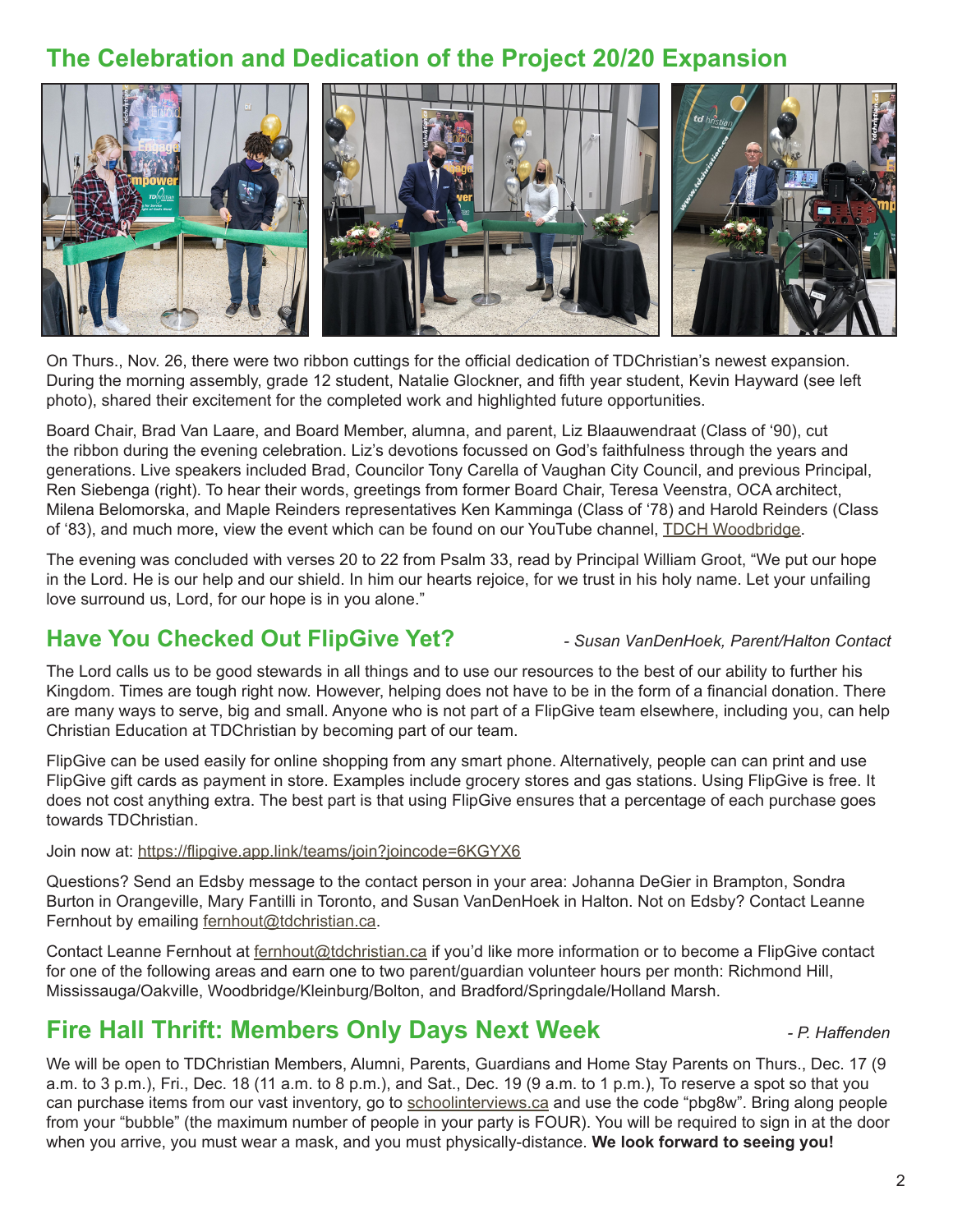# **What's Upcoming?**

- **1. Quad 2 Project Day** is this Friday (Dec. 11).
- **2. Quad 2 Mid-term Learning Reports** will be posted in Edsby on Tues., Dec. 15 after 2 p.m.
- **3. The Christmas Program** will premiere at 7 p.m. on Thurs., Dec. 17 (YouTube channel, TDCHWoodbridge).
- **4. Christmas Break** starts on Sat., Dec. 19 and ends on Sun., Jan. 2, 2021.
- **5. First Day of 2021 at TDChristian** is Mon., Jan. 4, 2021.
- **6. Quad 2 ends with a Final Evaluations Day** on Thurs., Jan. 28.
- **7. Quad 3 begins** on Tues., Feb. 2 and March break will likely begin on Mar. 13 instead of Mar. 12.

# **Admissions** *- P. Schuurman*

We are accepting applications for September 2021!

If you have a child coming to Grade 9 or if you know of a new family who would like to attend this fall (any grade), start the process by going to our Student Admissions page found at https://www.tdchristian.ca/studentadmissions and then clicking on "Admissions Application." Beginning your online application is that easy!

If you have any questions at all, please contact Patty Schuurman by emailing schuurman@tdchristian.ca. With the new expansion and our incredible staff -- you belong HERE!

# **Praise & Petition** *- E. Dengerink/M. Laswick*

- Please pray for our international students. At this time, some are feeling homesick, wishing they could be with their families at Christmas, while others are still waiting to get their student visas so they can join us in person.
- Last week, Andrada Milea's 19-year old sister, Estera, died tragically due to heart failure. This is a very difficult loss for Andrada, who is in grade 9, and her oldest sister who is also in Canada. Please pray that God may be with them as well as Andrada's parents, her other ten siblings, and Estera's boyfriend, who live in Romania, as they mourn and grieve Estera's death. As Andrada continues to attend school and do her work, she asks for wisdom for living and strength to do her school work every day.
- Please pray for those who have family in other parts of the world who are missing the physical connections.
- Please pray for our seniors who are so vulnerable to COVID-19 who live in nursing homes and are lonely or feeling isolated. Pray for the staff who take care of and feed them thereby putting themselves and their families, at home, at risk daily.
- COVID-19 is taking a toll on the mental, emotional, and spiritual health of people of all ages. Please pray for the health of our students and their families. By God's providence, may we all get the support and love needed to stay safe and be well.
- Our Grade 12 and fifth year students are working on decisions for next year while managing their course load and their lives outside of school. Please remember them in your prayers.
- We thank God for the gift of Jesus, our Saviour and Lord. May we all feel and share Christ's love this Christmas!

#### **School Culture -** *J. Dykxhoorn***</del>**

Remote learning, even for a relatively (we hope) short time, causes some students to feel joy and others to feel heightened levels of anxiety and frustration. Earlier this week, a student reminded me that when David was in isolation and hiding, living in fear for his life from King Saul, Jonathan stood firm in his friendship. Read about it in 1 Samuel starting at chapter 18. Jonathan made a covenant with David because, "he loved him as himself." What a reminder of the beauty of friendship and of "being there" for each other. I encourage all of you, students, staff, and readers, to look for those to whom you can be a "Jonathan" – to reach out to others in their time of struggling.

Next week is our Christmas Spirit Week. It was planned by a group of students. We will celebrate it at school or at home. Read the Edsby announcements for each day's theme. We would love to see as many students as possible participate as it a way to unify us and to have some smiles. Send photos to UPloadit, our Yearbook Photo App!

Finally, we look forward to celebrating Christmas with our entire school community via our annual Christmas Program. It will premiere at 7 p.m. on Thurs., Dec. 17 on our YouTube channel, TDCH Woodbridge. I am so excited for the student involvement in this event!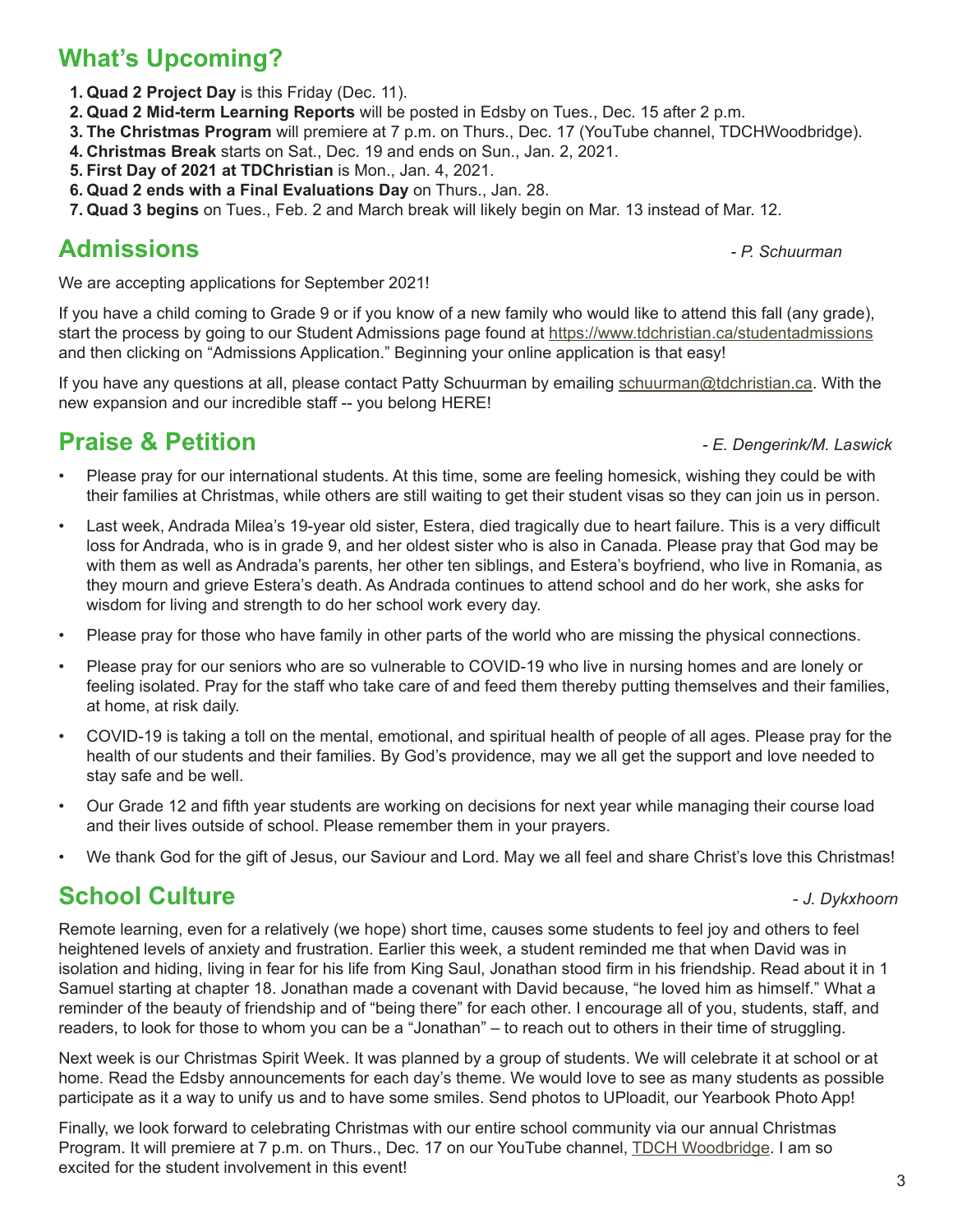### **Transportation 1.** The *J. Dykxhoorn*

Despite the current cases of COVID-19 which have affected or will affect three buses, I am thankful that it is limited to three. It indicates that the safety protocols on our buses are working well. I encourage students to remain vigilant in their mask wearing and commitment to sitting in their assigned seats. While we battle the pandemic, I am thankful that we are working as a team.

### **From the Finance Office** *- M. Rosie*

Tuition payments and donations to the school must arrive or be in the mail by Dec. 31, 2020 in order to qualify for a 2020 tax receipt. Cheques or cash received in 2021 will be put towards the 2021 tax receipt.

# **Board Matters: Strategic Planning** *- Jordan Kuyvenhoven, Board Member*

The Strategic Planning team met on the morning of December 4; consistent with 2020, our plans were disrupted shortly after the meeting started with the confirmation of a COVID-19 case, the second one in our school. As always, the Lord provides. We were able to pivot to meeting online for the balance of the day and then, again, on Saturday.

In spite of the initial setback, the two days were filled with dreaming, challenging norms, and sharing insights. We made excellent inroads into creating a three to five-year strategic plan for TDChristian. During our next meeting on December 11, we intend to gain further clarity. Your continued prayers and support are greatly appreciated!

Finally, on behalf of the Board, Merry Christmas and a Happy New Year to everyone in our TDChristian community!

# **The Learning Commons** *- M. Jaworski*

The second quadmester is well underway. Hopefully, students are enjoying and understanding the material covered in their courses. Students, parents, guardians, and homestay parents are reminded that ALL students can come to the Learning Commons to study, to work and to receive help and support from teachers and EAs who are present.

- **1. Come in person to school and learn here.** During remote learning, you have instant access to teachers and EAs willing and able to support you in doing your work and helping you answer any questions you may have.
- **2. Attend Homework Club**: in person or virtually, homework help is available from Monday to Thursday from 1:45 to 3:15 p.m. Virtual Homework Club Zoom links can be found in the daily announcements.

# **Music Notes: Christmas Concert 2020** *- K. Hayward*

In spite of COVID-19, lock downs, and remote learning, we are still working to bring music to you, our community. It will come in the form of an event largely recorded live at TDChristian. Parents and guardians of students involved in the concert should note that we are hoping to start recording on Friday. Most of them will take place in the new foyer, which sounds almost as good as it looks.

Questions about the Christmas Concert, which will premiere at 7 p.m. on Dec. 17 on our YouTube channel TDCH Woodbridge, can be directed to Mr Hayward at hayward@tdchristian.ca.

# **Grade 11 Mentorship** *- S. Van Eerden*

Due to the pandemic, Mentorship looks different this year.

First and foremost, it is connected directly to the Grade 11 English and New Testament courses. Only students who are presently enrolled in these classes are required to complete the Mentorship project this quadmester.

Secondly, it only requires a five-hour placement, and the hope is that this can be completed in one day. In discussion with the students, we recommended December 4 (last week, Friday) or December 11 (this Friday). Alternatively, students may complete their Mentorship hours during the Christmas Break.

The Mentorship Project is due on January 6. Details of Mentorship can be found in Edsby in the English class library. Feel free to contact Mr. Van Eerden directly with any questions that arise.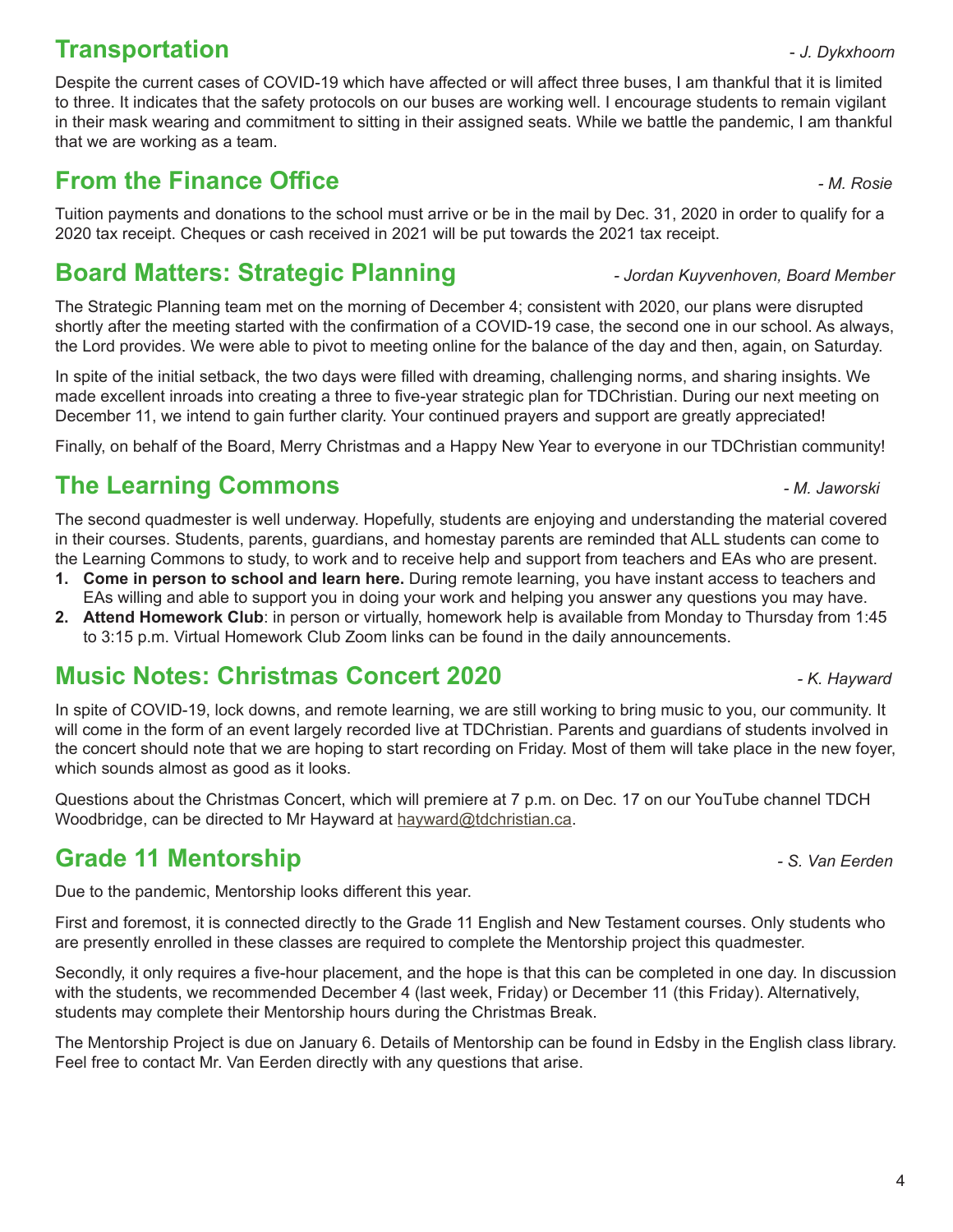### **Falcon's Perch** *- C. Hoving*

Although the snow and cold weather is upon us, continue to stay active. Be creative: go for a walk, go for a run, spend time outside, or work out inside. It doesn't need to be fancy: sit ups, push ups, even yoga. Get yourself moving; move away from the screens and a take a break from everything else.

When remote learning ends, look for announcements about the Ping Pong tournament. It will begin next week or after Christmas Break. We look forward to it as it's a wonderful competition and can be done safely.

#### **Guidance Corner** *- E. Dengerink*

Grade 12 Students are encouraged to apply for university and college before or during the Christmas Break. Students who need assistance or have questions regarding their applications should contact their guidance counsellor.

Students applying to post-secondary programs that need a portfolio should check the appropriate program websites carefully for portfolio deadlines and submit them on time.

Students applying to a college or university outside of Ontario or a Christian university must let their guidance counsellor know. Transcripts have to be e-mailed or mailed directly to those schools.

**Community Involvement Graduation Requirement:** For students graduating in the 2020-21 school year, the requirement to complete 40 hours of community involvement has been reduced to a minimum of 20 hours by the Minister of Education.

**Literacy Graduation Requirement:** Students who did not have the opportunity to complete the literacy requirement in 2020 have been informed that: "For students graduating in the 2020-21 school year, the Minister of Education has waived the literacy graduation requirement." Please note that all students who did complete successfully will have it marked on their official transcipts.

#### **Scholarships**

- **• Applying to Redeemer?** Students who do so before December 15 will get a \$100 textbook credit for the 2021-22 school year. Apply directly to https://apply.redeemer.ca/apply/.
- **• Presidential and Chancellor Scholarships**: Students should check the websites of universities they are considering for information on their Presidential and Chancellor Scholarships! Each university has scholarships unique to their school and to specific programs.

#### **Summer Opportunities**

Students in Grade 11 or 12 should consider taking **EXPLORE**. This five-week intensive immersion program is adapted to all skill levels. It is an opportunity to travel, learn and practice French while discovering a new culture. The \$2800 bursary (available to all applicants) pays for most of the cost. Student can also apply to Languages at Work, which provides opportunities to work in the host community following the Explore program. Check www.myexplore.ca.

**YOUTH EXPLORE** is a three-week intensive French-immersion program that is offered during the summer for people with any skill level in French. Explore (ages 13 to 15) participants are awarded a place and funding which covers tuition fees for the course, instructional materials, meals, and accommodation. Participants will discover another region of Canada while learning French in classes adapted to their language level. Check www.myexplore.ca.

# **Centre Stage** *Centre Stage**AR. Peters* **<b>***PR. Peters*

Improv teaches flexibility and the skills to adapt. I am writing this update just hours after our first Zoom practice of the year – one filled with joy and laughter, even though we couldn't meet in person.

- We played games we can't play easily in the Black Box, where we need to wear masks, like "serious scene" where points are scored by making scene partners smile. It was so good to see each others' smiles again.
- We used being at home to our advantage by playing "show and tell." Each person had to go outside during our break and bring back an item to prove it. Thomas M. won by bringing back an entire tire!
- And we played games where the chat function on Zoom works to our advantage. "Most obvious" is a game in which one member asks a question with hundreds of possible answers. Everyone else on the team must answer with the SAME response in order to win.

We hope to be back in person sooner than later to gear up for this spring's modified Canadian Improv Games!